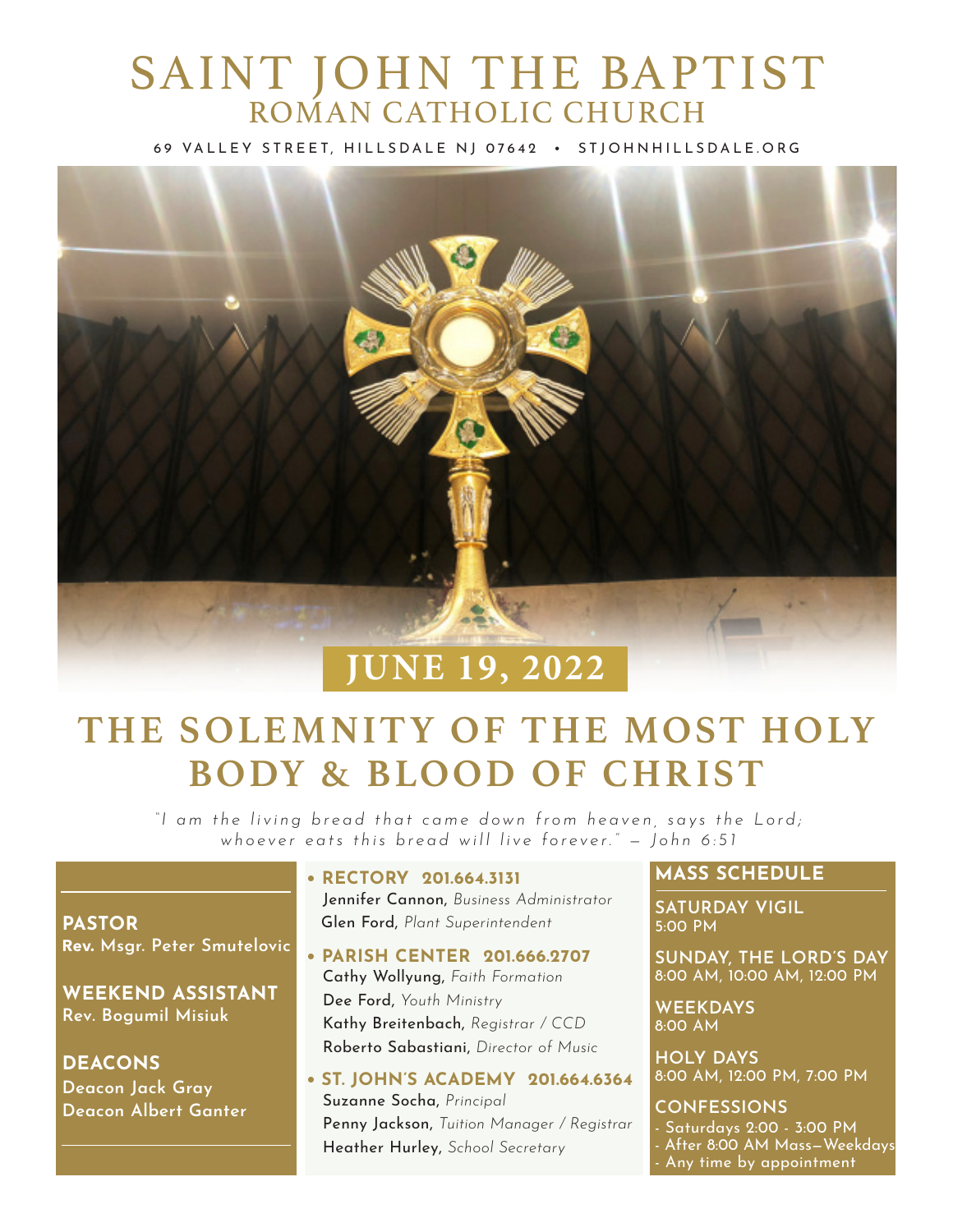The Solemnity of the Most Holy Body & Blood of Christ • June 19, 2022

Dear Brothers and Sisters of Saint John the Baptist Parish Family, Dear Friends of our Parish,

 Welcome to our celebrations of the Solemnity of the Most Holy Body and Blood of Christ. This special feast day, also known as the celebration of "Corpus Christi", highlights one of the most fundamental beliefs of our Catholic Faith, the "Real Presence" of the Lord in the Eucharist. His presence is not merely a symbol or a historic remembrance, but the true presence of our Savior in our midst. Today, once again, we hear in our Scripture readings the words which profoundly define not only our Catholic Faith and the mission of the Church, but they also continue to "mold us" into more authentic and faith-filled disciples of Christ.

 The Catholic Church professes that in the celebration of the Eucharist ordinary bread and wine become the Body and Blood of Jesus Christ through the power of the Holy Spirit. As we gather today, Jesus will once again reassure us that "I am the living bread that came down from heaven; whoever eats this bread will live forever; and the bread that I will give is my flesh for the life of the world. . . . For my flesh is true food, and my blood is true drink" (cf. Jn 6:51-55). The whole Christ is truly present, body, blood, soul and divinity, under the appearances of bread and wine. This is what the Church means when she speaks of the "Real Presence" of Christ in the Eucharist and this is what we humbly profess with one of the most profound declarations of our religious lives: with our word "Amen", continually repeated after our daily prayers, after our proclamation of the Creed and before we receive the Eucharist.

 The Second Vatican Council in its Dogmatic Constitution on the Church called "Lumen Gentium - Light of the Nations" defined the Eucharistic sacrifice as "the source and summit of the Christian life." As we take part in the great liturgical celebrations of this special weekend, or as we spend some time in our church during the coming days and weeks, let's look up, above our altar and tabernacle, and let's read some of the Scripture quotes that surround from above our sanctuary. They remain there as an eternal message and a reminder left for us by our brothers and sisters who dreamed big, sacrificed, and built our beautiful spiritual home. They remind us about that life-giving fact that our Lord, truly present in the Eucharist, is "our Living Bread." He gives Himself to us in the Eucharist, "for the life of the world," so that as we receive Him we shall "live forever." May He continue to nourish us and strengthen us in our daily lives, in our families and in our parish family of Saint John the Baptist. -Fr. Peter

### **SENDING HEALING PRAYERS TO:**

John Angermeyer, Dimas Acevedo, Patricia Bacigalupo, Bernard McGlone, Phoenix Dickerson, Daisy Ramirez, Kenneth Jackson, Doris Paseler, Ann Marie Remoll, Tyson Thompson, Robert Culhane, Pamela Growney, Deborah Dalle Molle, Diane Eyerman, Sr. Marie Gagliano, Eugene Fagnano, Fr. John Murray, Jim Lyons, Kim Jones-Gervais, Joseph Choo, Marie Cartwright, Brian Ruso, Teena & Ronald Grant

**REMEMBERING THOSE WHO HAVE PASSED:** Bill O'Donnell, Manuel Moreno, Lorraine Socha, Bill Weithman, Jane Conway, Mark Vincent Payne

Mass Intentions

SATURDAY, JUNE 18 5:00 PM Christopher Huvane

#### SUNDAY, JUNE 19

8:00 AM Father's Day Remembrances 10:00 AM Father's Day Remembrances 12:00 PM Father's Day Remembrances

MONDAY, JUNE 20 8:00 AM Thomas Rooney

TUESDAY, JUNE 21 8:00 AM Christopher Huvane

WEDNESDAY, JUNE 22 8:00 AM Mary Hallingse

THURSDAY, JUNE 23 8:00 AM Larry Campbell

FRIDAY, JUNE 24 8:00 AM Edna & William Hoefling

### SATURDAY, JUNE 25

8:00 AM Patricia Lambert 5:00 PM Richie Haufe

### SUNDAY, JUNE 26

8:00 AM Leanne Flanagan 10:00 AM Angel Arenas Figueroa 12:00 PM Christopher Huvane

THE VOTIVE CANDLE BURNS IN MEMORY OF **PATRICIA LAMBERT** AT THE REQUEST OF THE ROSARY SOCIETY

THE BREAD & WINE IS DONATED IN MEMORY OF

> **JOSEPH & JOSEPHINE SOUKUP**

AT THE REQUEST OF PAULINE MAVRIDIS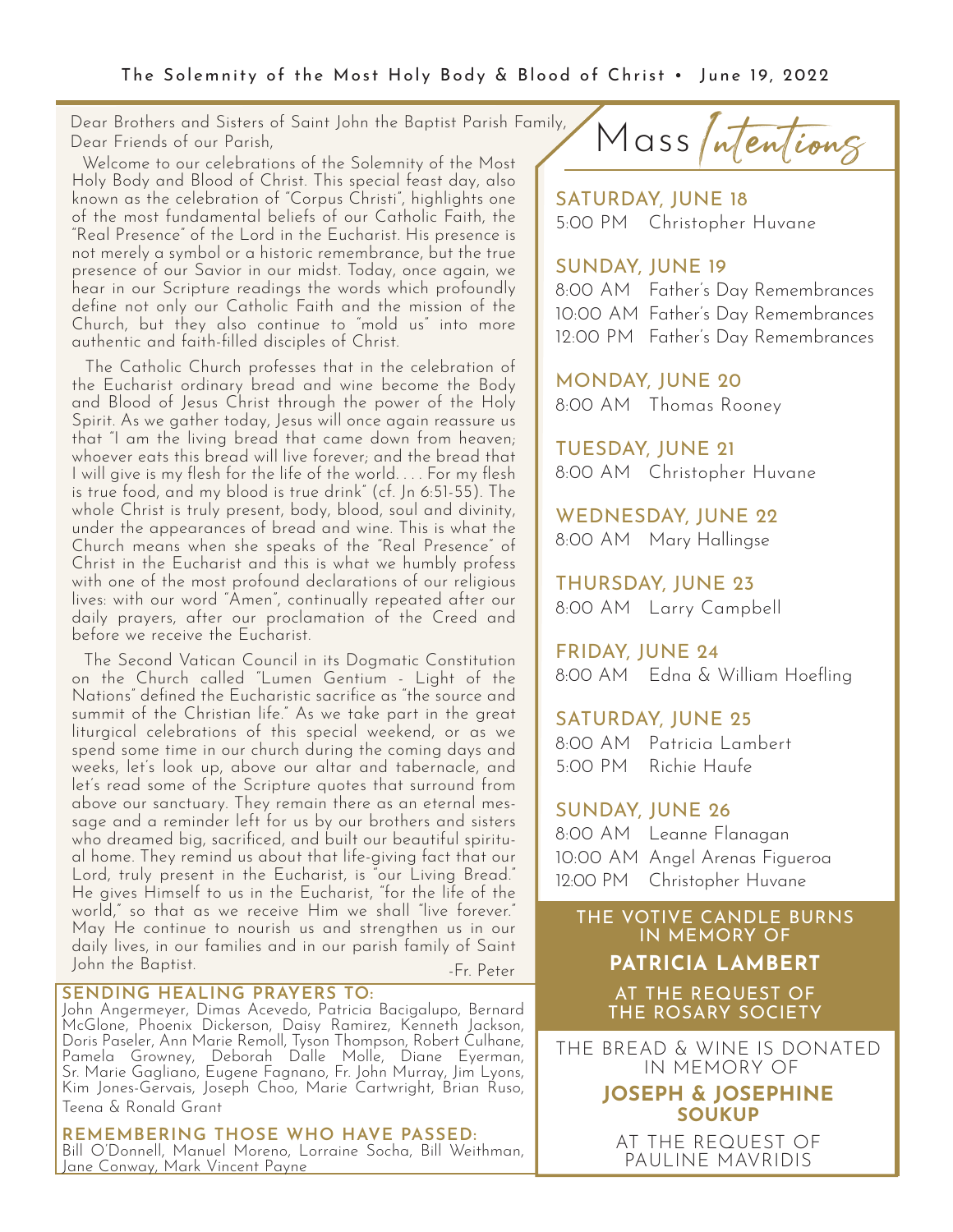# SUMMER CCD UPDATE

St. John's Religious Education begins the new catechetical school year with the Summer CCD Program during the week of June 27 through July 1. All classes will be in the Parish Center. For safety reasons the Parish Center doors will be locked. Anyone wishing to speak with a staff member or if you have an appointment, please ring the bell on the outside door for assistance.

The Parish Center doors will continue to be locked during the Summer months. Please ring the doorbell for assistance. Thank you!

## **JOIN US FOR MASS DAILY AT 8:00 AM IN THE CHURCH!**



### **EUCHARISTIC ADORATION**

THURSDAYS 3-6PM

Benediction & Community Prayer just before 6pm.

# **OUR CHURCH IS OPEN DAILY 7AM - 7PM**

Prayer to the Most Holy Redeemer

*(Anima Christi)* Soul of Christ, sanctify me. Body of Christ, save me. Blood of Christ, embolden me. Water from the side of Christ, wash me. Passion of Christ, strengthen me. O good Jesus, hear me. Within thy wounds hide me. Never permit me to be parted from you. From the evil enemy defend me. In the hour of my death call me. and bid me come to thee, that with your saints I may praise thee for age upon age. Amen.



The Church draws her life from the Eucharist. This truth does not simply express a daily experience of faith, but recapitulates *the heart of the mystery of the Church*. In a variety of ways she joyfully experiences the constant fulfillment of the promise: "I am with you always, to the close of the age" (Mt 28:20), but in the Holy Eucharist, through the changing of bread and wine into the body and blood of the Lord, she rejoices in this presence with unique intensity. Ever since Pentecost, when the Church, the People of the New Covenant, began her pilgrim journey towards her heavenly homeland, the Divine Sacrament has continued to mark the passing of her days, filling them with confident hope.

The Second Vatican Council rightly proclaimed that the Eucharistic sacrifice is "the source and summit of the Christian life". For the most holy Eucharist contains the Church's entire spiritual wealth: Christ himself, our passover and living bread. Through his own flesh, now made living and life-giving by the Holy Spirit, he offers life to us. Consequently the gaze of the Church is constantly turned to her Lord, present in the Sacrament of the Altar, in which she discovers the full manifestation of his boundless  $love.$   $|...|$ 

Did the Apostles who took part in the Last Supper understand the meaning of the words spoken by Christ? Perhaps not. Those words would only be fully clear at the end of the Holy Triduum, the time from Thursday evening to Sunday morning. Those days embrace the paschal and Eucharistic mystery. The Church was born of the paschal mystery. For this very reason the Eucharist, which is in an outstanding way the sacrament of the paschal mystery, *stands at the centre of the Church's life.* 

*"Mysterium fidei!* - The Mystery of Faith!". When the priest recites or chants these words, all present acclaim: We announce your death, O Lord, and we proclaim your resurrection, until you come in glory". In these or similar words the Church, while pointing to Christ in the mystery of his passion, *also reveals her own mystery: The Church draws her life from the Eucharist*. By the gift of the Holy Spirit at Pentecost the Church was born and set out upon the pathways of the world, yet a decisive moment in her taking shape was certainly the institution of the Eucharist in the Upper Room. Her foundation and wellspring is the whole Paschal Triduum, but this is as it was gathered up, foreshadowed and "concentrated" forever in the gift of the Eucharist. In this gift Jesus Christ entrusted to his Church the perennial making present of the paschal mystery. The thought of this leads us to profound amazement and gratitude. In the paschal event and the Eucharist which makes it present throughout the centuries, there is a truly enormous "capacity" which embraces all of history as the recipient of the grace of the redemption. This amazement should always fill the Church assembled for the celebration of the Eucharist. […]

*Pope JOHN PAUL II – Encyclical Letter ECCLESIA DE EUCHARISTIA; On the Eucharist in its Relationship to the Church – Introduction, April 17, 2003*